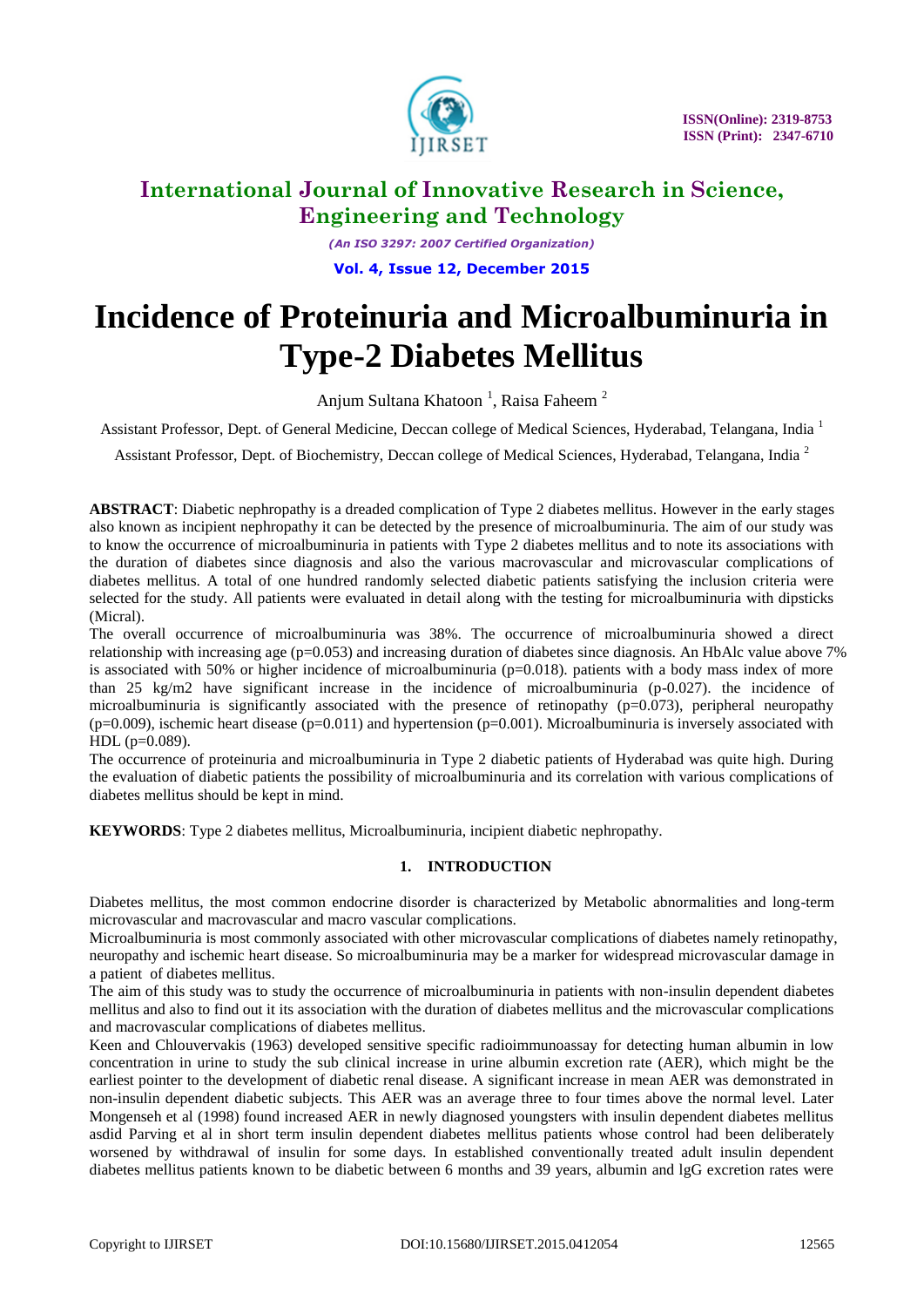

*(An ISO 3297: 2007 Certified Organization)*

### **Vol. 4, Issue 12, December 2015**

found to be raised in 30 to 45% patients especially those patients with duration of diabetes between 10 and 20 years as mentioned by Alvin C. pomers (1990).

The main pathological features of diabetic kidney disease occur in the glomerulus, are discussed and explained by Roberto Frevesion et al (1997).

Glomerulus consists of tuft of 20-40 capillary loops, which arise from an afferent and drain into an efferent arteriole. Mesangial tissue, comprising both cellular and matrix components, support lobules of capillaries. Electron microscopy of the loops shows that each loop consists of a basement membrane lined by fenestrated endothelium and covered by viscera 1 epitherlial cells (podocytes) carrying foot processes that interdigitate along the membrane, leaving spaces (filtration slits or pores) between the processes. The Bowman's capsule encloses the glomerular tuft, which is continuous with the tubular basement membrane and binds the urinary space. Filtration of plasma proceeds from the capillary, across the endothelium (probably via the fenestrae), the basement membrane, through the slit pores of the epithelium and into the urinary space and the proximal tubule has been suggested by Tishercc (1981).

In diabetes the volume of the whole kidney and of individual glomeruli is increased at the time of diagnosis 12 and glomeruli continue to enlarge later in the disease 12 13. Early glomerular enlargement is probably due to enhanced basement. Membrane production leading to an increased in filtration surface area while later expansion may be caused due to mesangial expansion was reported by Drummond and Maver M (2002) and white KE and Bilos RW (2003).

The increase in total renal volume is likely to be caused by tubular tissue. In diabetic nephropathy, renal size is therefore usually normal or large even when and stage renal failure develops, which is contrast to most causes of chronic renal failure in which renal size tends to decrease with advancing disease, in some cases however, concomitant renal artery stenosis or upper urinary tract infections may contribute to a reduction in overall renal size these findings are reported by Phillips Ao etal (2001) and Hostetter TH (2001).

### **II. MATERIAL AND METHODS**

100 patients of diabetes (NIDDM) were taken from medical wards of the hospital based on random selection. Patients were considered to be diabetic based on WHO (2) criteria for diagnosis of diabetes mellitus. Which is:-

1. Symptoms of diabetes mellitus plus a random glucose concentration >200(11.1mmol/1). The classic symptoms of diabetes mellitus include polyuria, polydipsia and unexplained weight loss.

OR

2. Fasting blood glucose  $\geq$ 126 mg/dl (7.0mmol/l). fasting is defined as no caloric intake for at least 8 hours.

OR

3. 2 hour post prandia 1 glucose  $\geq$  200mg/dl (11.1 mmol/l). Among diabetics, the above criteria were considered to include the patients for the study.

### **Inclusion criteria for case selection:**

- 1) Urine sugar positive
- 2) Fasting blood suger >126 mg/dl
- Exclusion criteria for case selection:
- 1) Patients with macroalbuminuria
- 2) Patients with congestive cardiac failure, urinary tract infection.
- 3) Ketounria
- 4) Prenant patients
- 5) Petients with overt diabetic nephropathy
- The selected patients were studied in detail with history and physical examination.
	- 1. filled area is greater than 8000. One more criteria namely major axis length is used which is used to retain the text region alone. All objects, whose major axis lengths are in between 20 to 3000, are considered to be text. To

#### **History:**

\*Patient's characteristics age, sex, age of onset and duration of diabetes.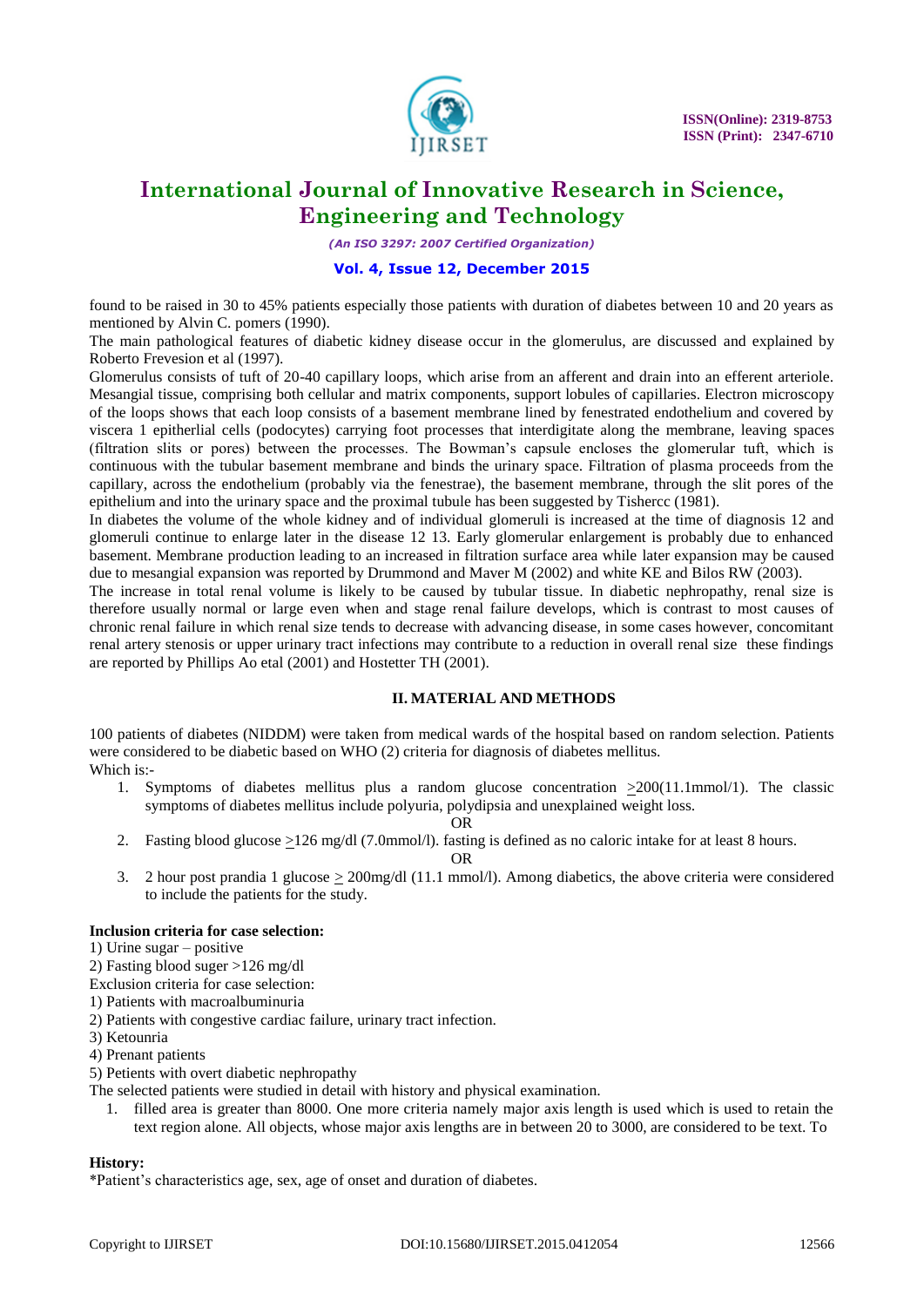

*(An ISO 3297: 2007 Certified Organization)*

### **Vol. 4, Issue 12, December 2015**

\*All details regarding the presenting complaints were noted.

\*Total duration of diabetes, the drugs the patients was taking and the dosages were noted. The regularity of the treatment taken by the patients was also noted. The family history regarding diabetes was taken.

\*Personal history regarding smoking, alcohol consumption, bowel and habits bladder and drug intake were noted.

A complete clinical examination was carried out in each patient with particular reference to the complications of diabetes like retinopathy, neuropathy, diabetic foot and ischemic heart disease. Height and weight were measured in all cases and body mass index (BMI) was calculated by weight in kg/height in m2.

Hypertension was said to be present when there was a history of hypertension or the systolic blood pressure was recorded greater than 160mm of hg and/or diastolic pressure greater than 90 mm of hg on 3 consecutive occasions. Ischemic heart disease was recorded to be present in the presence of suggestive history of angina or myocardial infarction with electrocardiographic evidence. Peripheral neuropathy was judged to be present if there was historical evidence of neuropathic pain, numbness or tingling sensation in the extremities and or absence of ankle jerks along with diminished vibratory threshold or pin prick sensation in hands or feet on examination. Fundus examination was done in all patient for evidence of diabetic retinopathy. Retinopathy was said to be present when there was evidence of microaneurysm, soft or hard exudates and hemorrhages. Neovascularity was considered as evidence for proliferative retinopathy. Peripheral vascular disease was considered to be present with history of amputations and/or absent of one or more peripheral pulses and/or presence of gangrenous foot.

### **The following investigations were done in all the patients.**

\*Microalbuminuria was estimated by Micral test in all the cases.

- \*Fasting Blood suger and Postprandial blood suger
- \*Glycosylated hemoglobin
- \*Blood urea and serum creatinine
- \*Fasting lipid profile
- \*Urine routine and culture
- \*Electrocardiogram

\*Ultrasonography of the abdomen, echocardiogram and chest x-ray were done in selected cases only.

**Estimation of Microalbuminuria by Micral test:** All patients having overt macroalbuminuria detected by albustic were excluded from study. Micral test, a immunological rapid dip stick semi qualitative technique for detection of microalbuminuria, was used for estimation of microalbuminuria.

Micral test components: I test strip contains monoclonal antibodies against human albumin (immunoglobulin G) labeled colloid gold 2.2mg, fixed albumin 7.7 mg.

**Test Principle:** There is a serial arrangement of several reagent pads, which are in fluid communication one step handling with a complex chemistry. The single reaction steps are as follows:

\*Urine of the sample is transported through the wick fleece to the buffer fleece, where acidic urine is adjusted to proper pH.

Upon entering the conjugate freeze the antigen – antibody reaction takes place Albumin of the sample is specifically bound to a soluble conjugate of antibodies and marker enzyme resulting in an antigen – conjugate complex.

\*The excess antibodies are bound to immobilized albumin on the capture matrix and removed from the sample in this way.

\*Only the complex of conjugate with sample-albumin reaches the substrate pad. Here the color reaction takes place, the marker enzyme.

B-Galactosidase Cleaves off the purple dye chlorophenol red from the yellow substrate (chlorophenol red galactoside) in a kinetic reaction. The intensity of the colour produced is proportional to the albumin concentration in the urine.

**Specimen Collection:** All patients were afebrile during the course of collection of urine and were kept at rest during the collection of urine. Urine of the patient was first tested for albumin by albustix method. Patients who were negative for albumin by the albustix method were only include in this study.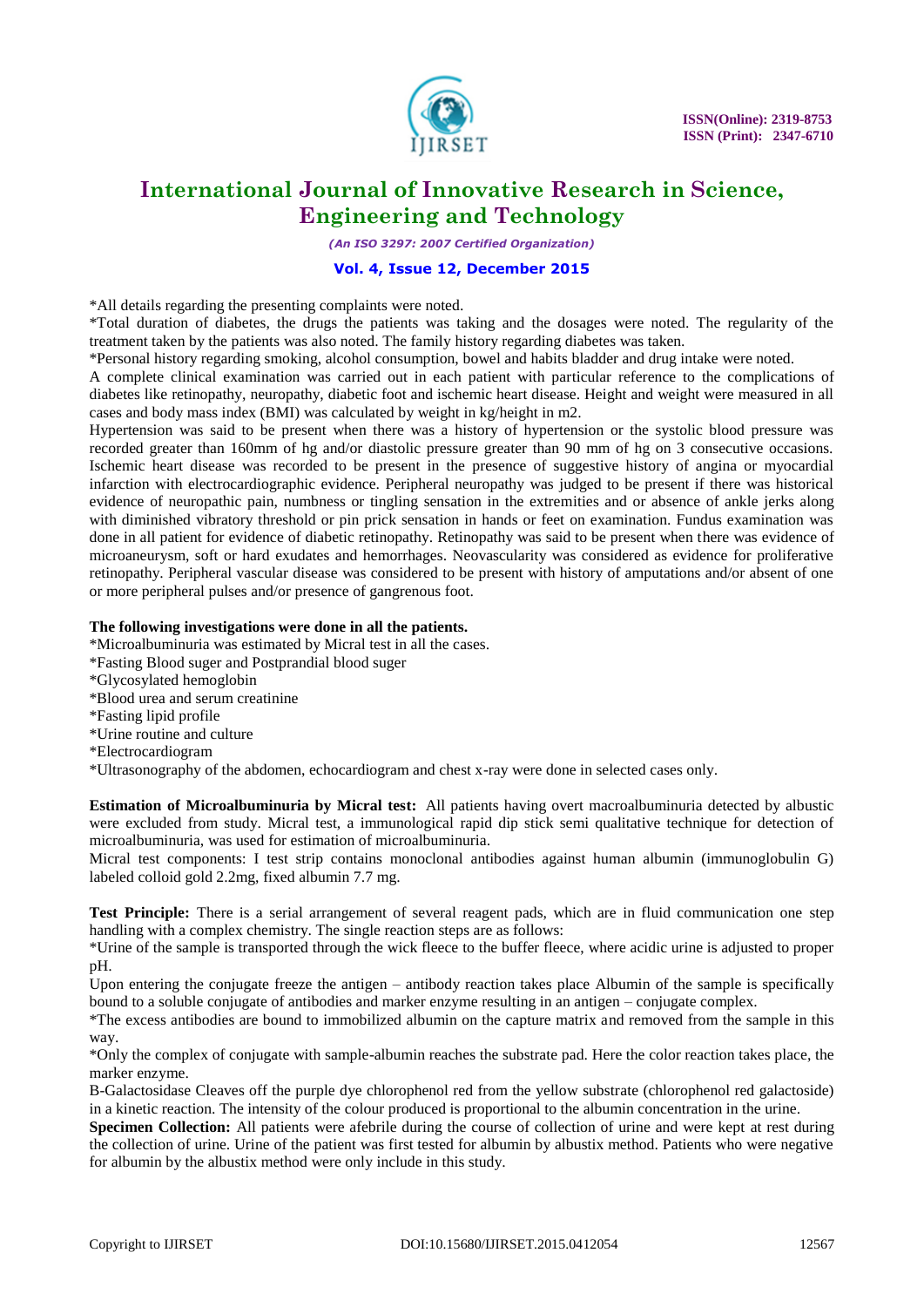

*(An ISO 3297: 2007 Certified Organization)*

### **Vol. 4, Issue 12, December 2015**

First morning mid stream urine sample that was collected in a sterile container was used for determining microalbuminuria. Test strip was immersed in urine such that fluid level was between the two black bars provided on the strips. Strip was withdrawn after 5 seconds. Strip was placed horizontally across the urine vessel and color change in the test zone was compared with color scale after one minute. Sensitivity of the kit is 0.4ng/m I and measuring range is 0.8 to 10ng/ml.

Microalbuminuria was graded as follows**:** Mild (20-50mg/L-+ Moderate (50-100mg/L)-++ Severe (100-300mg/L)-+++ Depending on the color change in the strip. Severity of diabetes was graded based on the HbA1c levels, as follows: Mild -<7.0% Moderate  $-7.0\%$  to  $7.5\%$ Severe  $-$  > 7.5% Blood urea, serum creatinine and lipid profile were estimated in all cases.

**Statistical methods 75.76:** Chi-square and Fisher Exact test have been used to find the significance of proportion of incidence of microalbuminuria between various levels of study parameters namely BMI, Age, Duration of DM, GHB %, abnormal lipid profile and complications etc. the Odds ratio has been used to find the strength of relationship between the incidence of microalbuminuria and other study parameters. Student dtest has been used to find the significance of mean levels of lab parameters between the presence and absence of microalbuminuria.

**Statistical software:** The Statistical software namely SPSS 11.0 and Systat 8.0 were used for the analysis of the data and Microsoft word and Excel have been used to generate graphs, tables etc.

### **III. RESULTS**

A Prospective clinical study consisting of 100 Type 2 DM patients is undertaken to investigate the pattern and magnitude of microalbuminuria and its relationship with microvascular and macrovascular complications of Type 2 DM.

| Age in years                | Male                                        |                 |                | Female          | Total           |  |
|-----------------------------|---------------------------------------------|-----------------|----------------|-----------------|-----------------|--|
|                             | N <sub>0</sub>                              | $\frac{0}{0}$   | N <sub>0</sub> | $\frac{0}{0}$   | N <sub>0</sub>  |  |
| $30-40$                     | 9                                           | 15.7            | 7              | 16.28           | 16              |  |
| $41 - 50$                   | 14                                          | 24.56           | 9              | 20.93           | 23              |  |
| $51-60$                     | 15                                          | 26.32           | 16             | 37.21           | 31              |  |
| 61-70                       | 14                                          | 24.56           | 6              | 13.95           | 20              |  |
| >70                         | 5                                           | 8.77            | 5              | 11.63           | 10              |  |
| Tatal                       | 57                                          | 100.00          | 43             | 100.0           | 100             |  |
| Mean age $\pm$ SD           |                                             | $54.82 + 12.38$ |                | $54.82 + 11.08$ | $54.87 + 11.59$ |  |
| Mean age of detection of DM |                                             | $48.84 + 10.11$ |                | $48.75 + 8.68$  | $48.79 + 9.27$  |  |
| P value                     | Mean age between male and female $= 0.965$  |                 |                |                 |                 |  |
|                             | Mean age of detection of diabetes $= 0.964$ |                 |                |                 |                 |  |

### **Table 1 shows the age and sex distribution of patients**

### **Table1: Age and sex distribution**

16 patients were in the age group between 30 and 40 years, among whom 9 were male and 7 were female patients. 23 patients were in the age group between 41 and 50 years, among whom 14 were male and 9 were female patients. 31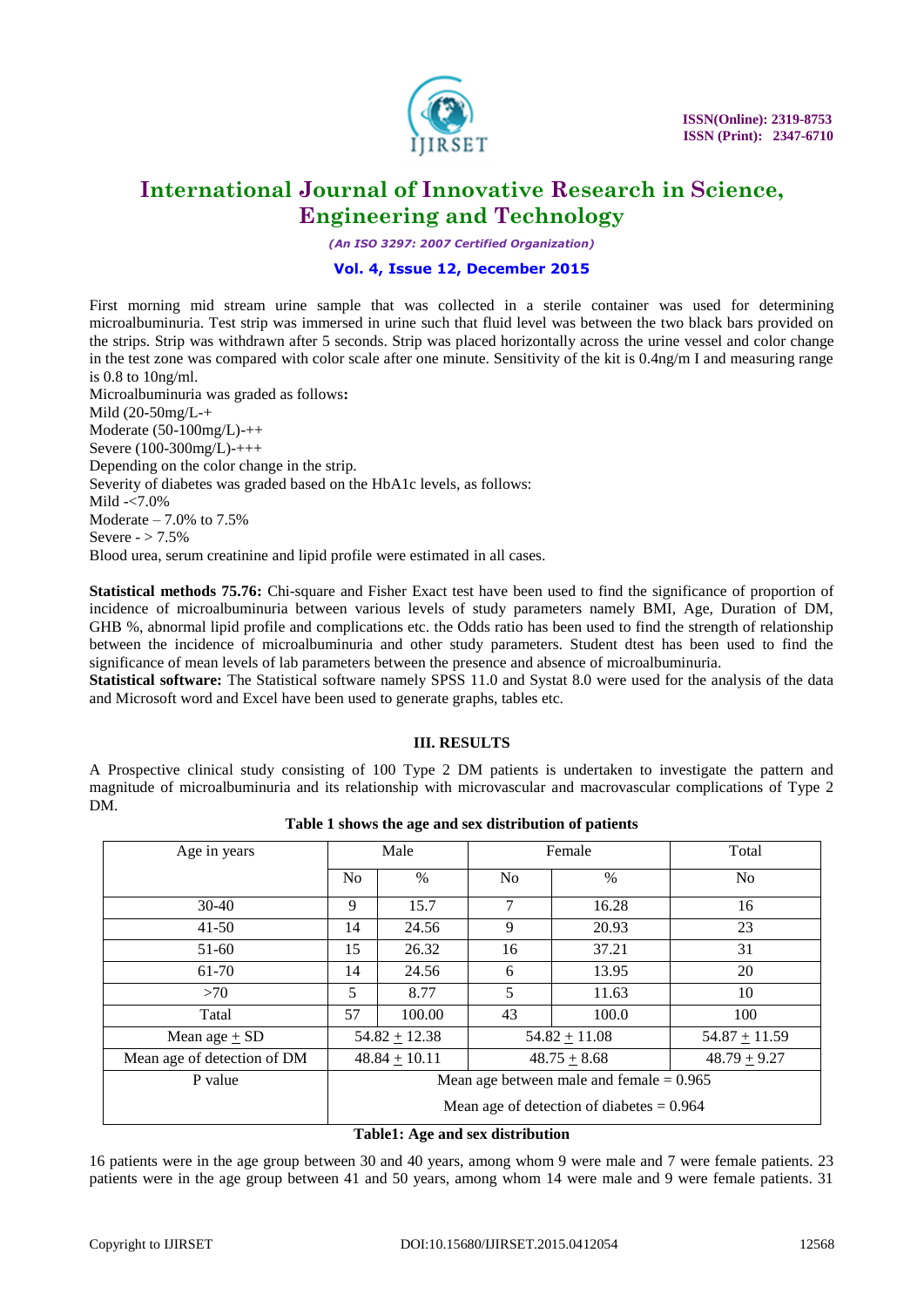

*(An ISO 3297: 2007 Certified Organization)*

### **Vol. 4, Issue 12, December 2015**

patients were in the age group between 51 and 60 years, among whom 15 were male and 16 were female patents. 20 patients were in the age group between 61 and 70 years. Among whom 14 were male and 6 were female patients. 10 patients were in the age group greater than 70 years, among whom 5 were male and 5 were female patients. The mean age of male patients in the study was  $54.82 \pm 11.08$  years. The mean age of detection of diabetes mellitus among the male patients was  $48.84 + 10.11$  years and in the patients was  $48.75 + 8.68$  years.

The mean age between male and female is not statistically significant with p=0.964 and the mean age of detection of DM is not statistically significant with P=0.965.

| Duration of DM               |                | Male     |                | Female   | Total           |  |  |  |
|------------------------------|----------------|----------|----------------|----------|-----------------|--|--|--|
|                              |                | $(n=57)$ |                | $(n=43)$ | $(n=100)$       |  |  |  |
|                              |                |          |                |          |                 |  |  |  |
|                              |                |          |                |          |                 |  |  |  |
|                              | N <sub>0</sub> | $\%$     | N <sub>0</sub> | %        | No.             |  |  |  |
| $\leq 5.0$                   | 35             | 61.40    | 24             | 55.81    | 59              |  |  |  |
|                              |                |          |                |          |                 |  |  |  |
| $5.1 - 10.0$                 | 12             | 21.05    | 11             | 25.58    | 23              |  |  |  |
|                              |                |          |                |          |                 |  |  |  |
| $10.1 - 15.0$                | 5              | 8.77     | 6              | 13.95    | 11              |  |  |  |
|                              |                |          |                |          |                 |  |  |  |
| >15.0                        | 5              | 8.77     | 2              | 4.65     | 7               |  |  |  |
|                              |                |          |                |          |                 |  |  |  |
| Mean duration of $DM \pm SD$ | $6.19 + 4.31$  |          | $6.11 + 4.75$  |          | $6.14 \pm 4.54$ |  |  |  |
|                              |                |          |                |          |                 |  |  |  |
| P value                      | 0.930          |          |                |          |                 |  |  |  |
|                              |                |          |                |          |                 |  |  |  |
|                              |                |          |                |          |                 |  |  |  |

### **Table 2 shows the duration of diabetes mellitus since diagnosis**

### **Table 2: Duration of diabetes mellitus since diagnosis**

A total of 59 patients had duration of diabetes since diagnosis less than 5 years among which 35 were male and 24 female patients. 23 patients had duration of diabetes since diagnosis between 5 years and 10 years among which 12 were male and 11 were female patients. 11 patients had duration of diabetes since diagnosis between 10 years 15 years among which 5 were male and 6 were female patients. 7 patients had duration of diabetes since diagnosis greater than 15 years among which 5 were male and 2 were female patients. The mean duration of diabetes since diagnosis was 6.19  $\pm$  4.31 years among the male patients and 6.11  $\pm$  4.75 years among the female patients. The mean duration of DM is not statistically significant between male and female patients with p=0.930.

### **Table 3 shows the number of patients with microalbuminuria in this study**.

| Microalbuminuria | Number |
|------------------|--------|
|                  |        |
|                  |        |
|                  |        |
| $+ + +$          |        |

### **Table 3: Number of patients with Microalbuminuria**

There was 62 patients negative for microalbuminuria. 11 patients ahd microalbuminuria between 20 to 50 mg/l. 18 pa tents had microalbuminuria between 50 to 100 mg/l. finally 9 patients had microalbuminuria between 100 to 300mg/l as shown in table.3.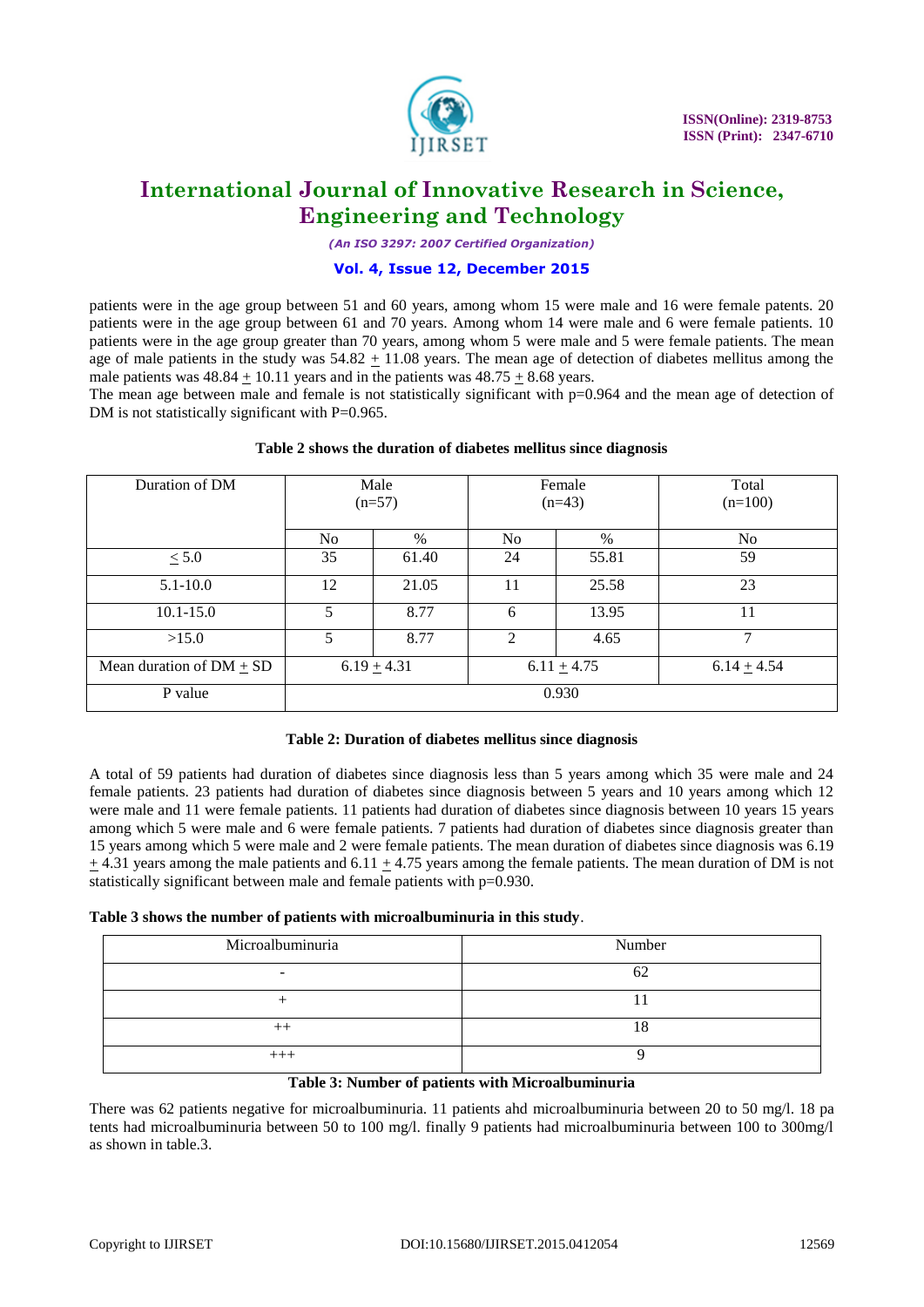

*(An ISO 3297: 2007 Certified Organization)*

### **Vol. 4, Issue 12, December 2015**

### **Table 4 shows the number of patients on different treatment for diabetes mellitus.**

| Treatment       | Number $(n=100)$ |
|-----------------|------------------|
| Insulin         |                  |
| <b>OHA</b>      | 84               |
| $OHA + Insulin$ | ∸                |

### **Table 4: Treatment**

4 patients were on treatment with Insulin and 84 patients were on treatment with oral hypoglycaemic agents weheras 12 patients were on both insulin and oral hypoglycaemic drugs as reveals by table.4.

### **Table 5 shown the association of age with microalbuminuria**

| Age in years |    | Microalbuminuria                                  |                |                |       |  |  |  |
|--------------|----|---------------------------------------------------|----------------|----------------|-------|--|--|--|
|              |    | $+$                                               | $++$           | $+++$          | Total |  |  |  |
| $30-40$      | 13 | 3                                                 | -              |                | 16    |  |  |  |
| $41 - 50$    | 18 | $\overline{2}$                                    | $\mathfrak{D}$ |                | 23    |  |  |  |
| $51-60$      | 20 | $\overline{4}$                                    | 7              |                | 31    |  |  |  |
| 61-70        | 10 |                                                   | 5              | 4              | 20    |  |  |  |
| >70          |    |                                                   | $\overline{4}$ | $\overline{4}$ | 10    |  |  |  |
| Total        | 62 | 11                                                | 18             | 9              | 100   |  |  |  |
| P value      |    | Incidence of micrfoalbuminuria is 2.54 times more |                |                |       |  |  |  |
|              |    | Likely for age group $>50$ years P=0.053          |                |                |       |  |  |  |

**Table 5: Association of Age with Microalbuminuria**

Among the 16 patients in the age group between 31 to 40 years 3 patients had microalbuminuria. 23 patients were in the age group between 41 to 50 years among whom 5 patients had microalbuminuria. 31 patients were in the ager group between 51 to 60 years among whom 11 patients had microalbuminuria. 20 patients were in the age group between 61 to 70 years among whom 10 patients had microalbuminuria. 10 patients were in the age group greater than 70 years among whom 9 patients had microalbuminuria.

Incidence of Microalbuminuria is 2.54 times more likely for the age group >50 years of age as compared to the age group <50 years with= $\δ_2 = 3.757$ , P=0.053, as mentioned by table.5.

### **Table 6 shows the Association of Duration of DM since diagnosis with the incidence of Microalbuminuria**.

| Duration of   | Microalbuminuria |  |      |       |       |  |
|---------------|------------------|--|------|-------|-------|--|
| Dm            | -                |  | $++$ | $+++$ | Total |  |
| $\leq 5.0$    | 56               |  |      |       | 59    |  |
| $5.1 - 10.0$  | O                |  |      | ◠     | 23    |  |
| $10.1 - 15.0$ |                  |  |      |       |       |  |
| >15.0         | ۰                |  |      | 6     |       |  |
| P value       | P < 0.001        |  |      |       |       |  |

**Table 6: Association of Duration of DM since diagnosis with the incidence of Microalbuminuria**.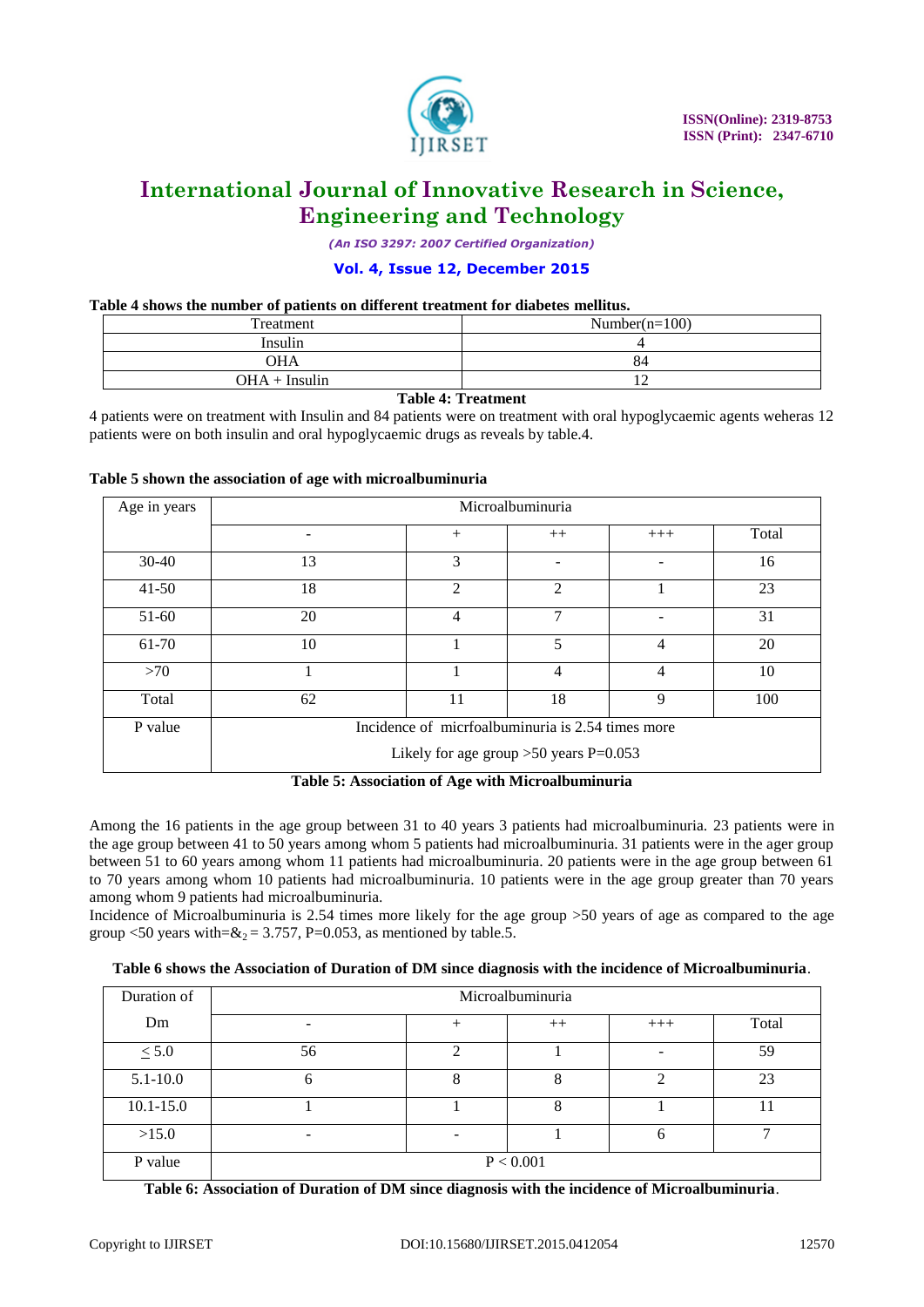

*(An ISO 3297: 2007 Certified Organization)*

### **Vol. 4, Issue 12, December 2015**

The number patients with the duration of diabetes since detection less than 5 years were 59 and among them 3 were positive for microalbuminuria. The number patients with the duration of diabetes since detection 5 years and 10 years were 23 and among them 10 were positive for microalbuminuria. The number patients with the duration of diabetes since detection 10 years and 15 years were 11 and among them 10 were positive for microalbuminuria. All the patients i.e. 7 with duration were than 15 years were positive for microalbuminuria, as shown in table.6.

### **Table 7 shows the association of HbA1c with the incidence of microalbuminuria**

| HbA1c       | Microalbuminuria                                                             |   |               |       |       |  |
|-------------|------------------------------------------------------------------------------|---|---------------|-------|-------|--|
| $(n=100)$   | -                                                                            |   | $++$          | $+++$ | Total |  |
| < 6.5       | 16                                                                           |   |               |       | 22    |  |
| $6.5 - 7.0$ | 17                                                                           | ◠ | ↑             |       | 22    |  |
| $7.0 - 7.5$ | 12                                                                           | ↑ | $\mathcal{D}$ |       | 16    |  |
| >7.5        | 17                                                                           | 3 | 13            |       | 40    |  |
| P value     | $\blacktriangleright$ 7.0%, p= 0.018<br>$\blacktriangleright$ 7.5%, p= 0.001 |   |               |       |       |  |

**Table 7: Association of HbA1c with the incidence of Microalbuminuria**

22 patients had HbA1c values less than 6.5% and among them 6 were positive for microalbuminuria. 22 patients had HbA1c values between 6.5% and 7.0%, among them 5 were positive for microalbuminuria. 16 patients had HbA1c values between 7.0% and 7.5% among them 4 were positive for microalbuminuria. 40 patients had a HbA1c values more than 7.5%, among them 23 were positive for microalbuminuria, as presented in table.7.

| Body mass index |    | Microalbuminuria  |      |       |       |              |  |
|-----------------|----|-------------------|------|-------|-------|--------------|--|
| (Kg/m2)         | -  | $+$               | $++$ | $+++$ | Total | <b>OR</b>    |  |
| $(n=100)$       |    |                   |      |       |       |              |  |
| $<19$           | 5  | $\qquad \qquad -$ |      |       | 7     | 0.63         |  |
|                 |    |                   |      |       |       | $(P=0.706)$  |  |
| 19-25           | 48 | 3                 | 14   | 6     | 71    | 0.44         |  |
|                 |    |                   |      |       |       | $(P=0.071a)$ |  |
| $>25$           | 9  | 8                 | 3    | 2     | 22    | 3.06         |  |
|                 |    |                   |      |       |       | $(P=0.027*)$ |  |
| P value         |    | P < 0.05          |      |       |       |              |  |

### **Table 8 shows the association of body mass index with microalbuminuria**

**Table 8: Association of body mass index with the incidence of Microalbuminuria.**

7 patients had a BMI less than  $19\text{kg/m}^2$  and out of them 2 patients were positive for microalbuminuria. 71 patients had a BMI between  $19kg/m^2$  and out of them 13 patients were positive for microalbuminuria. Incidence of Microalbuminuria is significantly associated & Positively with BMI>25 and Negatively associated with BMI <25 kg/m<sup>2</sup> with P<0.05 as reveal in table.8.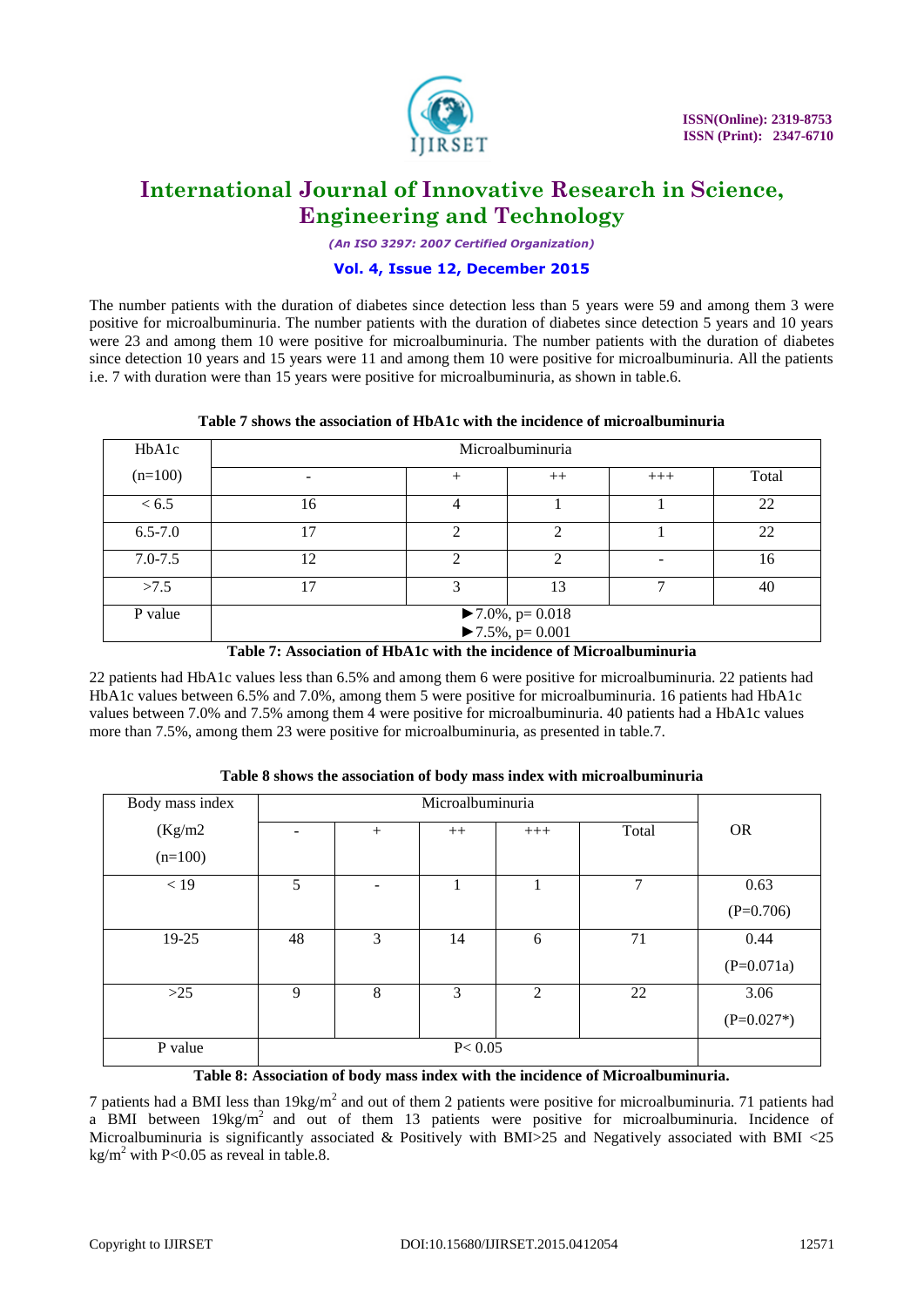

*(An ISO 3297: 2007 Certified Organization)*

### **Vol. 4, Issue 12, December 2015**

### **Table 9 shows the association of lipid parameters with the incidence of microalbuminuria**

| Lipid parameters       |    | Microalbuminuria  |      |                |       |             |
|------------------------|----|-------------------|------|----------------|-------|-------------|
| $(n=100)$              |    | $^{+}$            | $++$ | $+++$          | Total | <b>OR</b>   |
| T.Cholesterol          | 20 | 4                 | 3    | 3              | 30    | 1:0.65      |
| $(>200 \text{ mg/dl})$ |    |                   |      |                |       | $(P=0.359)$ |
| Triglycerides          | 21 | 6                 | 7    | 3              | 37    | 1:1.42      |
| $(>160 \text{ mg/dl})$ |    |                   |      |                |       | $(P=0.408)$ |
| <b>LDL</b>             | 6  | $\qquad \qquad -$ | 3    | $\overline{c}$ | 11    | 1:1.41      |
| $(>150 \text{ mg/dl})$ |    |                   |      |                |       | $(P=0.744)$ |
| <b>HDL</b>             | 17 | 3                 | 8    | 5              | 33    | 1:1.93      |
| $(>30 \text{ mg/dl})$  |    |                   |      |                |       | $(P=0.130)$ |

### **Table 9: Association of Lipid Parameters with the incidence of Microalbuminuria**

30 patients had total cholesterol greater than 200 mg/dl and among them 11 patients were positive for microalbuminuria. 37 patients had Triglycerides greater than 160 mg/dl and among them 16 patients were positive for microalbuminuria. 11 patients had LDL greater than 150 mg/dl and among them 5 patients were positive for microalbuminuria. 33 patients had HDL lesser than 30 mg/dl and among them 16 patients were positive for microalbuminuria.

Incidence of microalbuminuria is not significantly associated with the abnormal lipid parameters, however, the incidence of microalbuminuria is 1.93 times more likely for the patients presented with HDL <30 mg/dl, as shown in table.9.

| complications                |                | Microalbuminuria |                |                |       |               |
|------------------------------|----------------|------------------|----------------|----------------|-------|---------------|
| $(n=100)$                    | -              | $+$              | $++$           | $+++$          | Total | <b>OR</b>     |
| Retinopathy                  | 5              |                  | 5              | 2              | 13    | 1:3.04        |
|                              |                |                  |                |                |       | $(P=0.073a)$  |
| Peripheral Neuropathy        | 18             | 5                | 10             | 6              | 39    | 1:3.02        |
|                              |                |                  |                |                |       | $(P=0.009**)$ |
| Peripheral vascular diseases | $\overline{4}$ |                  | $\overline{c}$ | $\mathfrak{D}$ | 8     | 1:1.71        |
|                              |                |                  |                |                |       | $(P=0.474)$   |
| Ischemic heart Disease (IHD) | 8              | 3                | 9              | п              | 21    | 1:3.51        |
|                              |                |                  |                |                |       | $(P=0.011*)$  |
| Hypertension                 | 5              |                  | 13             | 5              | 23    | 1:10.26       |
|                              |                |                  |                |                |       | $(P<0.001**)$ |
| BMI ( $>25 \text{ kg/M}^2$ ) | 9              | 8                | 3              | 2              | 22    | 1:3.06        |
|                              |                |                  |                |                |       | $(P=0.027*)$  |

**Table 10: Association of complications with the incidence of microalbuminuria**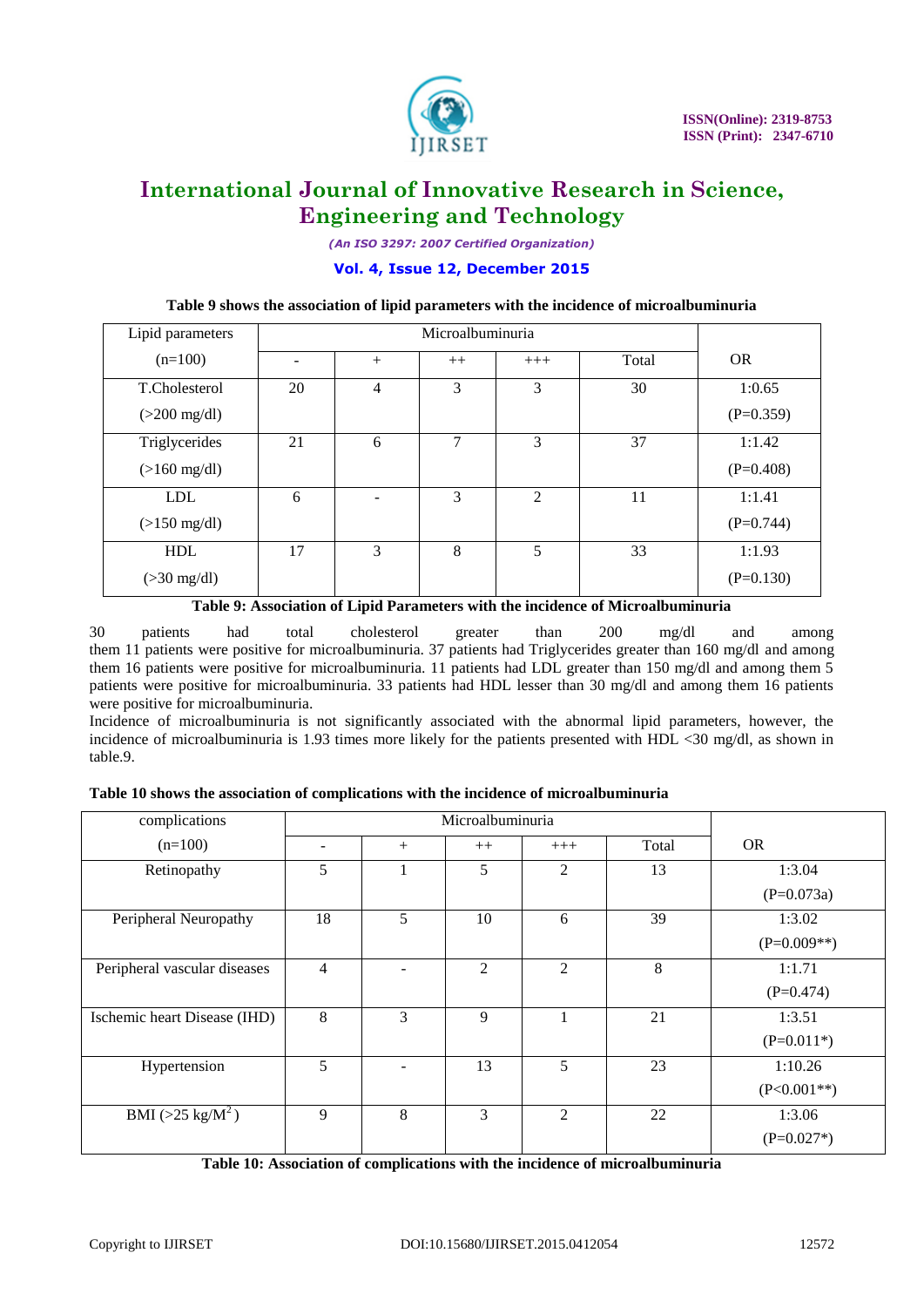

*(An ISO 3297: 2007 Certified Organization)*

### **Vol. 4, Issue 12, December 2015**

13 patients had retinopathy, among them 8 patients were positive for microalbuminuria. 39 patients had peripheral neuropathy, among them 21 patients were positive of microalbuminuria. 8 patients had peripheral vascular disease, among them 4 patients were positive for microalbuminuria. 21 patients has Ischemic heart Disease (IHD), among them 13 patients were positive for microalbuminuria. 23 patients had hypertension, among them 18 patients were positive for microalbuminuria. 22 patients had a BMI above  $25 \text{ kg/m}^2$  and out of them 13 patients were positive for microalbuminuria, as shown in table.10.

| Lab parameters      | Microalbuminuria (Mean+SD) | Significance by student |               |
|---------------------|----------------------------|-------------------------|---------------|
|                     |                            |                         | test          |
| FBS mg/dl           | 172.39+26.22               | 194.44+34.39            | $P < 0.001**$ |
| PPBS mg/dl          | 244.97+30.19               | 273.92+48.49            | $P < 0.001**$ |
| GHB%                | $7.06 + 0.81$              | $8.06 + 1.41$           | $P < 0.001**$ |
| Blood Urea mg/dl    | $29.19 + 6.02$             | $29.95 + 6.81$          | $P=0.555$     |
| S.Creatinie mg/dl   | $1.04 + 0.16$              | $1.05 + 0.19$           | $P=0.915$     |
| T.Cholesterol mg/dl | 188.09+29.61               | 188.74+38.75            | $P=0.926$     |
| TGL mg/dl           | 153.31+60.06               | $164.61 + 63.52$        | $P=0.374$     |
| $LDL$ mg/dl         | 125.97+21.75               | 125.58+26.82            | $P=0.937$     |
| $HDL$ mg/dl         | $31.46 + 3.52$             | $30.23 + 3.40$          | $P=0.089a$    |

### **Table 11 shows the mean pattern of laboratory parameters in the presence of microalbuminuria.**

#### **Table 11: Mean pattern of laboratory parameters in the presence of microalbuminuria.**

The mean value of FBS in the presence of microalbuminuria was 194.44+34.39 mg/dl and 172.39+26.22 mg/dl in the absence of microalbuminuria. The mean value of PPBS in the presence of microalbuminuria was 273.92 $\pm$ 48.49 mg/dl and 244.97+30.19 mg/dl in the absence of microalbuminuria. The mean value of GHB% in the presence of microalbuminuria was  $8.06\pm1.41\%$  and  $7.06\pm0.81\%$  in the absence of microalbuminuria. The mean value blood urea of in the presence of microalbuminuria was 29.95+6.81 mg/dl and 29.19+6.02 mg.dl in the absence of microalbuminuria. The mean value serum creatinine of in the presence of microalbuminuria was  $1.05+0.19$  mg/dl and  $1.04+0.16$  mg/dl in the absence of microalbuminuria. The mean value of total cholesterol in the presence of microalbuminuria was 188.74+38.75 mg/dl and 188.09+29.61 mg/dl in the absence of microalbuminuria. The mean value of triglycerides in the presence of microalbuminuria was 164.61+63.52 mg/dl and 153.31+60.06 mg/dl in the absence of microalbuminuria. The mean volue of LDL cholesterol in the presence of microalbuminuria was 125.58+26.82 mgl/dl and 125.97+21.75 mg/dl in the absence of microalbuminuria. The mean value of HDL cholesterol in the presence of microalbuminuria was 30.23+3.40 mg/dl and 31.46+3.52 mg/dl in the absence of microalbuminuria, as mentioned in table.11.

### **IV. DISCUSSION**

Type 2 diabetes mellitus is being increasingly recognized as a disease, which is characterized by dysfunction of the endothelium. Endothelial dysfunction occurs in a generalized and widespread manner in diabetic subjects. The severity of the dysfunction is directly proportional to the age of the patient and duration of the diabetes. The clinical markers of the generalized endothelia 1 dysfunction becomes manifest in several forms. Microalbuminuria marks the onset of endothelial dysfunction related to the kidney. Since its original description by Mogensen, the estimation of microalbuminuria is made easy and practical. Microalbuminuria serves as a warning for imminent nephropathy. But its true value is that it heralds generalized endothelial dysfunction. Thus diabetic subjects with microalbuminuria not only have ongoing progressive nephropathy but are also likely to have retinopathy, nephropathy and cardiovascular problems including coronary artery disease and hypertension. An effort has been made in this study to highlight this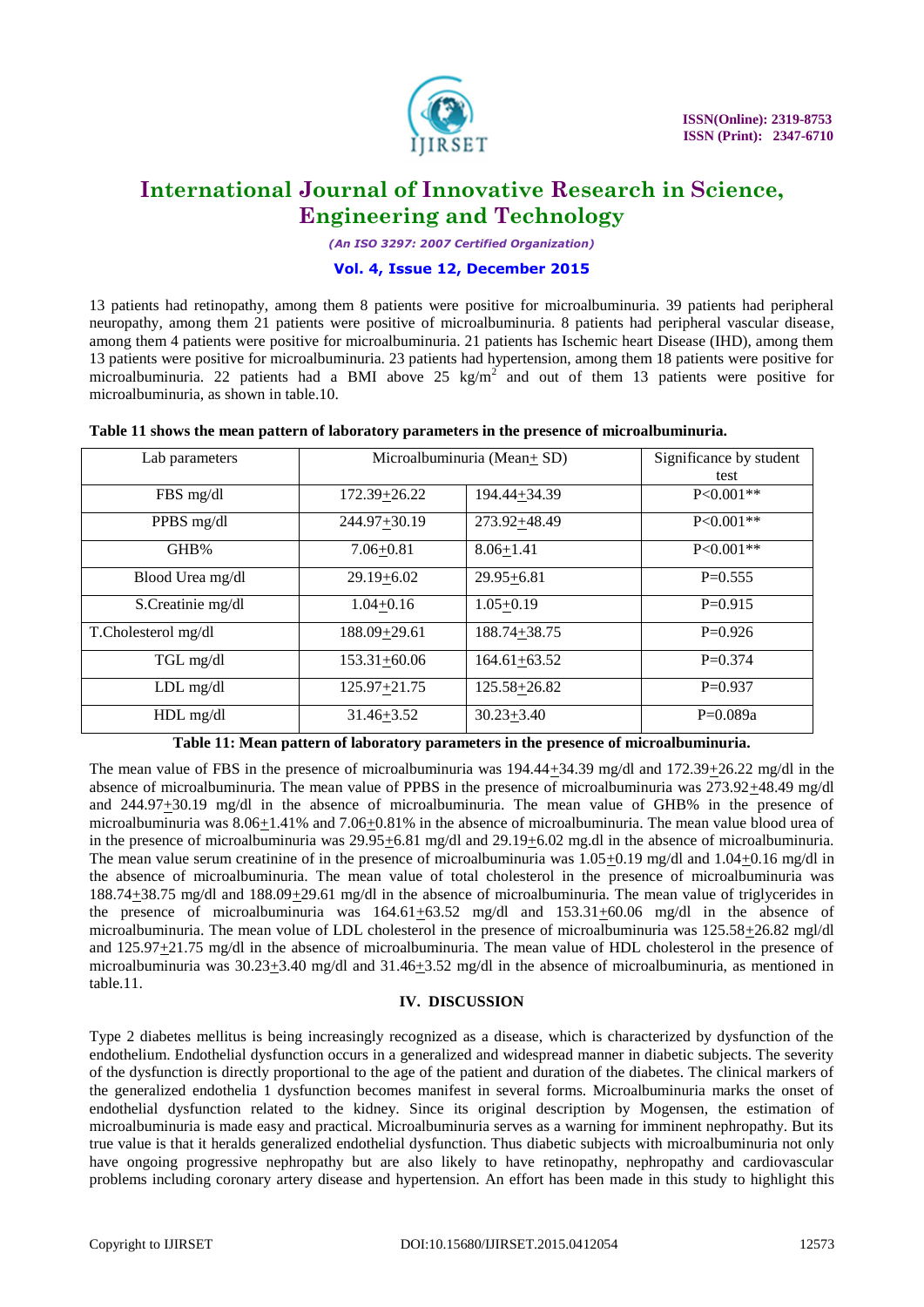

*(An ISO 3297: 2007 Certified Organization)*

### **Vol. 4, Issue 12, December 2015**

issue. Even among randomly selected patients an incidence of 38% for microalbuminuria is evident. Among various other studies the prevalence of microalbuminuria ranges from 25% to 35% 78, 79, 80, 81. A slight increase in the percentage of microalbuminuria in our study can be attributed to several factors such as, large number of elderly patients, longer duration of diabetes and poor glycemic control.

It is very well recognized that microalbuminuria occurs more commonly in diabetic subjects who are more than 50 years of age. In our study microalbuminuria tended to be 2.54 times more common in the age group of above 50 years as compared to the age group of less than 50 years. There are many reasons for this phenomenon. Firstly deterioration in the  $\Box$ -cell function, which occurs parripassu with increasing duration of diabetes, is likely to contribute to worsening glycemic control. Poor values of HbAlc are known to be associated with increasing incidence of microalbuminuria. In our study only 11 out of 44 patients who had a normal HbAlc (<7.0%) manifested microalbuminuria, whereas with HbAlc values more than 7, 27 out of 56 (nearly 50%) had microalbuminuria. It is seen from the above result that even small increments of HbAlc more than 7.0% result in almost doubling of the incidence of microalbuminuria.

It is also interesting to note that when HbAlc rises above 7.0%, 22 out of 27 patients tended to have more than 50mg/l and 7 out of 27 had microalbuminuria touching 300mg/l.

Although this is a cross sectional study, these findings raise concern regarding the blatant association between poor glcemic control and microalbuminuria in a rural setting.

This study has also brought out a significant association of microalbuminuria with body mass index of more than 25 kg/m2. Of the 22 patients with BMI of more than 25, 13 had microalbuminuria (52%). Similar findings have been brought forth by other studies 79,80, 81.

The possible explanation for this could be

- 1. Increasing body mass index is a reflection of insulin resistance which in turn leads to endothelial dysfunction and microalbuminuria.
- 2. Associated hypertension may also be responsible for microalbuminuria.
- 3. Poor glycemic control which inturn is an outcome of insulin resistance is also held responsible.

The present study has also brought out the correlation between lipid parameters and microalbuminuria. Although no correlation could be found between microalbuminuria and hypertriglyceridemia and hypercholesterolemia, the incidence of microalbuminuria is 1.93 times more likely for the patients who present with HDL values of less than 30mg/dl. A similar inverse relationship between HDL and microalbuminuria has been described in many studies 77, 78, 79, 81, 82, 83.

The incidence of microalbuminuria is significantly associated with the presence of retinopathy ( $p=0.073$ ), peripheral neuropathy ( $p=0.009$ ), ischemic heart disease ( $p=0.01$ ), hypertension ( $p=0.001$ ) and body mass index ( $p=0.027$ ) more than 25kg/m2. Peripheral neuropathy and hypetension have the most significant association with microalbuminuria. This association is not surprising since both hypertension and neuropathy are dependent on similar risk factors. It is also well known that retinopathy and microalbuminuria have a high concordance rate. Several studies have highlighted the occurrence of microalbuminuria as a marker of ischemic heart diseases 78, 81, 83. Our study also underscores this point. Out of the total 38 patients with microalbuminuria, 13 of them had ischemic heart disease.

### **V. CONCLUSION**

Following conclusions are drawn from the present study

- 1. The incidence of microalbuminuria is estimated to be 38% in this study.
- 2. Microalbuminuria shows a direct relationship with increasing age of patients and increasing duration of diabetes mellitus since diagnosis.
- 3. A HbAlc value above 7% is associated with 50% or higher incidence of microalbuminuria.
- 4. Patients with a body mass index of more than 25kg/m2 have significant increase in the incidence of microalbuminuria.